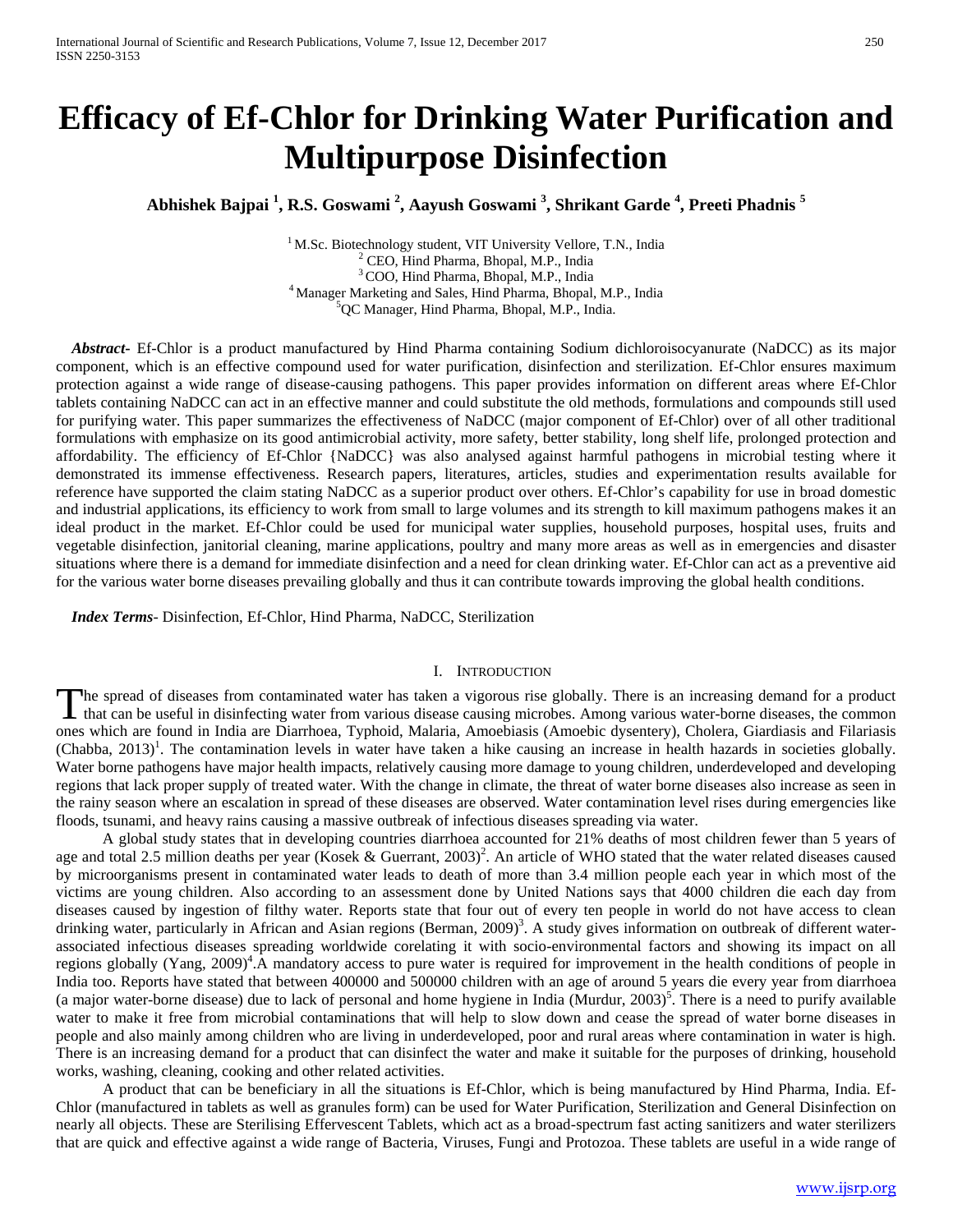International Journal of Scientific and Research Publications, Volume 7, Issue 12, December 2017 251 ISSN 2250-3153

industries for disinfection of water and sterilization (Hind Pharma)<sup>6</sup>. Ef-Chlor consists of Sodium Dichloroisocyanurate (NaDCC) that maintains a continuous and prolonged supply of Chlorine, which reacts with organic matter and the various pathogens present in the water and kills them. Environmental Protection Agency (EPA), World Health Organisation (WHO) and The United Nations Children's Fund (UNICEF) have marked NaDCC safe for usage. In addition to this United States and many other countries have listed NaDCC to be used in emergencies for the purpose of drinking water disinfection (Kuznesof, 2004)<sup>7</sup>.

### **Ef-Chlor:- Genreal composition and working**

 Ef-Chlor is a product manufactured and marketed by Hind Pharma, India consisting adequate amount of NaDCC present in them. Each tablet of ef chlor is designed to supply a specific quantity of chlorine which can be used for disinfection of a particular volume of water. NaDCC has chlorine present in the hypochlorous forms (HOCl) which is an active antimicrobial agent showing effectiveness against a broad range of bacterias, fungi, viruses and protozoas. The production of NaDCC, its formulation, safety aspects, its working efficiency and other details are briefly presented by Paul M. Kuznesof (Kuznesof, 2004)<sup>7</sup> in his works. Ef-Chlor tablets containing NaDCC are dissolved in water to decontaminate it and make it suitable to be used for drinking and other household purposes. The high disinfecting ability of NaDCC and its antimicrobrial properties makes Ef-Chlor an advisable product to be used for disnfection and sterilization purposes. NaDCC works on a broad spectrum of pathogens and a wide pH range. NaDCC has proven to be effective against different bacterial species and gave positive results in killing various pathogens. In addition to this NaDCC has delivered better working efficiency and shown higher activity then other formulations like NaOCl (Bloomfield, 1979)<sup>8</sup>. Biofilms are a mojor contaminant of water and thus their presence makes water unfit for any use and increases the possibility in the spread of water borne diseases. NaDCC has been tested and found to be effective against bacteria growing in planktonic as well as in biofilm cell populations. NaDCC did not only eliminated bacterias is planktonic population but also inhibited biofilms formation inactivating the existing biofilms (Morgenthaua, 2012)<sup>9</sup>. The high antibacterial properties of NaDCC makes Ef-Chlor convininet to be used for drinking water purification, household purposes, baby products sterilization, hospital disinfection, janitorial cleaning and other related application.

**Chemical action of Ef-Chlor (NaDCC in water)**

 $NaDCC + H_2O$  =  $HClO + Na^+ + H_2C_4$ Hydrolysis of chlorine compound Formation of hypochlorous acid  $HCIO = H^+$  $+$  ClO<sup>-</sup> Stabilization of hypochlorous acid at the pH of water  $HClO = HCl$  + [O] Decomposition of HClO to liberate nascent oxygen  $[O] + MICROORGANISM = HCl + OXIDISED MICRO ORGANISM$ (DEATH OF GERMS) Oxidation & destruction of germs by nascent oxygen

 Hypochlorous acid (HOCl) is electrically neutral and hypochlorite ions (OCl-) are electrically negative in nature. The cell wall of pathogenic microorganisms is negatively charged usually which can be penetrated by the neutral hypochlorous acid, rather than by the negatively charged hypochlorite ion. Thus the free available chlorine released by NaDCC (and other chlorine donors, including the chlorinated isocyanurates) in solution will oxidise many organic and inorganic compounds in water.

### **Properties of Ef-Chlor**

 Ef-Chlor has more free available chlorine (FAC) in the form of hypochlorides (HOCl) and it is manufactured in both tablets as well as granular forms. NaDCC (major component present in Ef-Chlor) is marked totally safe by WHO, EPA and UNICEF for the use of drinking water purification and other household works (Kuznesof, 2004 )<sup>7</sup>. Ef-Chlor does chlorination of water, which is an effectively known method for disinfection of water (World Health Organization,  $2004$ )<sup>10</sup>. Ef-Chlor does not impart any strange colour or taste in the water which it is dissolved. Sodium dichloroisocyanurate (NaDCC) have more stability and longer shelf life then any other compound used for water purification purposes. NaDCC is environmental friendly and does not react with any other non pathogenic (non-harmfull) biomolecules present in water. A toxicological review on cyanurates and its chlorinated derivatives gives information on non-toxic and harmless attributes of dichloroisocyanurates and also advice the acceptable dossage of it to be used (Hammond,  $1986$ <sup>11</sup>. Ef-Chlor is designed in tablet form which gives an advantage of using specific dossage for a particular volume, eliminating the chances of underdosing or overdosing. The tablet structure of Ef-Chlor makes it a product that is easy to handle and store, moreover it could be used for traveling and camping purposes for purification of water. Ef-Chlor shows high efficiency in less time and works on a far-reaching ranges of pH and temperatures. It works on a broad spectrum of microbes including different species of bacterias, viruses, fungi, protozoas, mycoplasma, etc. The antimicrobial activity of sodium dichloroisocyanurate was tested against 66 strains of fungi, 28 gram positive bacteria and 29 gram negative bacteria, protozoa such as *Trichomonas vaginalis*, on which it presented exceptionally good results even in the presence of 1% organic substance (D'Auria, 1989)<sup>12</sup>.

### **General Uses of Ef-Chlor**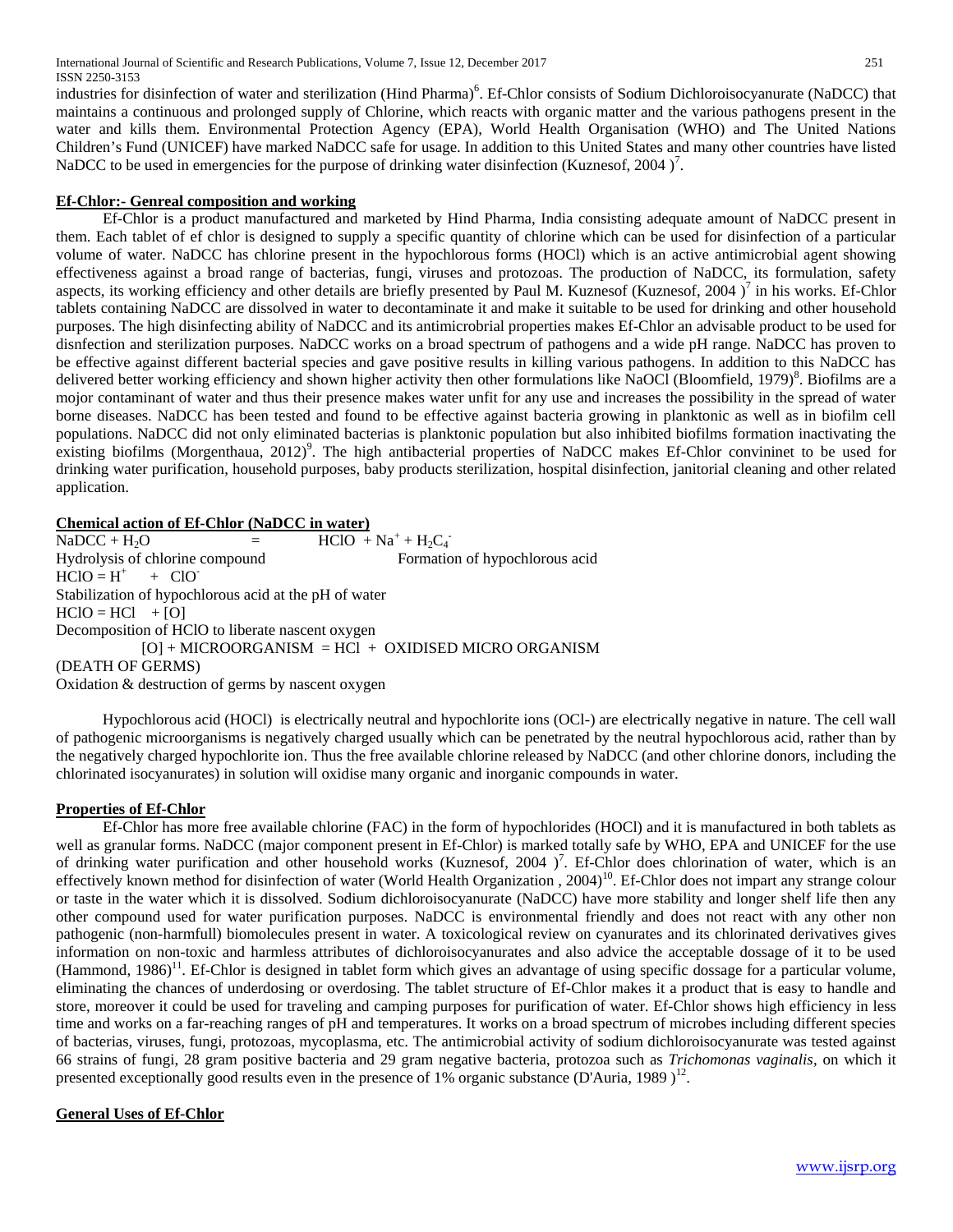International Journal of Scientific and Research Publications, Volume 7, Issue 12, December 2017 252 ISSN 2250-3153

 The maximum use of Ef-Chlor can be drained for the purpose of purification of drinking water. As Ef-Chlor has efficient working against a wide spectrum of water borne pathogens, it can be used for improving and enhancing the water quality and making it free from microbial load. Sodium dichloroisocyanurate has shown effective working as an antimicrobial agent in purification of drinking water at household level. It has many advantages over tradional water purification practices as well as it has proven as a safe and non toxic way in which water is efficienty treated wiping out the maximum pathogenic population (Clasen,  $2006$ )<sup>13</sup>. Ef-Chlor can be used with water serving different purposes in household work like cleaning, washing, bathing and cooking. The high antimicrobial activity of NaDCC discussed earlier makes Ef-Chlor an optimum choice to be used for sanitization applications, bottle sterilization, fruits and vegetable disinfection and other similar activities. The hygiene maintaning and disease controling capability of NaDCC makes Ef-Chlor a preferable choice to be used in janitorial cleaning too. The tablet manufacturing and strip packaging of Ef-Chlor extends its appliance for use in travelling and camping. Ef-Chlor is safe, easy to handle, smooth in storage and trasport as well as simple for evaluating its usable dossage. It is largely used in the fields of poultry and dairy animals and their products. There is an enormous range of pathogens which can multiply, survive and infect the poultry animals and their products leading to a decrease in their yield. Ef-Chlor tablets can be used in proper dossage by dissolving them in water served to animals or can be sprayed which will result in disinfection of water and surroundings, not only killing the bacterias but also stopping the spread of water borne infectious diseases, which would help the farmers and breeders to increase the yield and productivity. Ef-Chlor can be used in Broiler/Layer farms, Breeder farms, Hatchery units, Cattle Breeding/Dairy Production and Milk Plants. When a large number of animals are living together, there is a high risk concerning the spread of infectious diseases from one animal to other. In these situations Ef-Chlor can be used in purifying drinking water which is fed to livestock as it does not impart any uncommon colour, foul smell or unpleasant taste in water, so there won't be any change in the water intake of animals. Regular surface disinfection, disinfection of the cages and feeding utensils of animals used at zoos, clinics and farms can help in reducing the spread of infectious diseases among animals and to humans via contaminated animal products. In Fisheries there is a danger of cross contamination to fishes from the surface and water which they come in contact with as there is presence of a diverse natural microflora in water. Fish tissues are an ideal medium for the growth of bacteria and therefore washing and rinsing the fish with NaDCC before consumption reduces the chances of spread of water borne diseases. Ef-Chlor is also effective against viruses associated with food borne diseases, especially in shellfish and it also inactivates the formation of biofilms which is generally observed at room temperature (Hind Pharma)<sup>6</sup>. Sodium dichloroisocyanurate was also found powerful for the sterilization of explants and cultures and disinfecting micropropagated plants from a broad range of bacterial species. It was found to be stable at room temperature (in tablets as well as solution), it was able to sterilize plants contaminated heavily from bacterial species and also reduced the phytotoxicity (Parkinson, 1996)<sup>14</sup>. More uses of Ef-Chlor in essential sectors like Drinking water purification, Hospital purposes, Municipal water supplies and during Emergencies and Disasters will be discussed in this paper later.

### **Activity of Ef-Chlor against Bacterial Species**

 Bacterial species commonly found in water are *E.Coli, Shigella, Salmonella*, etc. leading to food poisoning, diarrhea, in some severe cases cause bloody diarrhea, watery diarrhea, urinary tract infection, etc. Elimination of these bacterias from water is a necessity to make water potable and more suitable for purpose of drinking, cooking, washing and other works. The antibacterial properties of NaDCC were evaluated by testing it against 28 gram- positive bacteria and 29 gram-negative bacteria including strains of *E.Coli, Salmonella typhimurium*. NaDCC demonstrated good antibacterial activity against all the tested strains and there was no decrease observed in its activity even in the presence of  $\overline{1}$  % organic substance (D'Auria, 1989)<sup>12</sup>. Presence of *E.Coli* in water is a major cause of urinary tract infection. NaDCC's effectiveness was checked against multiple bacterial species like *E.coli, Staphylococcus aureus, Salmonella typhi,* etc. using varying parameters like pH and dilution factors. Higher bacteriocidal and disinfecting capabilities of NaDCC were observed against these organisms (Bloomfield, 1979)<sup>8</sup>. The susceptibility of NaDCC has been established for bacterial species like *Escherichia coli, Salmonella dysenteriae, Shigella sonnei, Campylobacter jejuni* and *Yersinia enterocolitica* (Clasen, 2006)<sup>13</sup>. These species are the main contributers in the spread of water borne infectious diseases. The cytotoxic effects of NaDCC were tested in-vitro using human fibroblast culture taking minimal inhibitory concentration and minimal bacteriocidal concentraion of NaDCC against *Streptococcus sobrinus, Streptococcus salivarius, Enterococcus faecalis* and *Streptococcus mutans*. NaDCC was found to be very effective in killing these bacterial species and also its non lethal concentration range for fibroblasts was evaluated (Heling, 2001)<sup>15</sup>. NaDCC tablets were tested for bacteriocidal activity against *Staphylococcus aureus* and *Pseudomonas aeruginosa*. It was concluded that NaDCC was effective in killing these bacterias and had minimum level of available chlorine and greater stability (Coates,  $1985$ )<sup>16</sup>. NaDCC used in specific concentrations have shown effective disinfection against *Pseudomonas aeruginosa* growing as planktonic cells and against aquatic biofilms which are the major conatminants of water in environment contributing in the spread of water borne diseases like diarrhoea. Aquatic biofilms even provide protection for multiplication and development of pathogens like *E.coli, P.aeruginosa, Yersinia pestis, Helicobacter pylori* and many more which are the primary sources of water borne diseases (Morgenthaua, 2012)<sup>9</sup>. *Clostridium difficile* is a major cause of hospital-associated infective diarrhea and its spores can linger around for months in the hospital environment. Chlorine (dichloroisocyanurate) containing germicides were able to inhibit the growth of *C.difficile* as well as inactivate *C.difficile* spores showing greater effectiveness than other compounds used (Fawley, 2007)<sup>17</sup>. Fecal *Coliform* bacteria are primary indicator for presence of disease causing organisms. Presence of *Coliforms* in water hints towards the possiblitily of presence of organisms that can cause water borne diseases. A experiment was carried out in broiler carcass combined with chilling systems used in poultry resulted that sodium dichloroisocyanurate was not only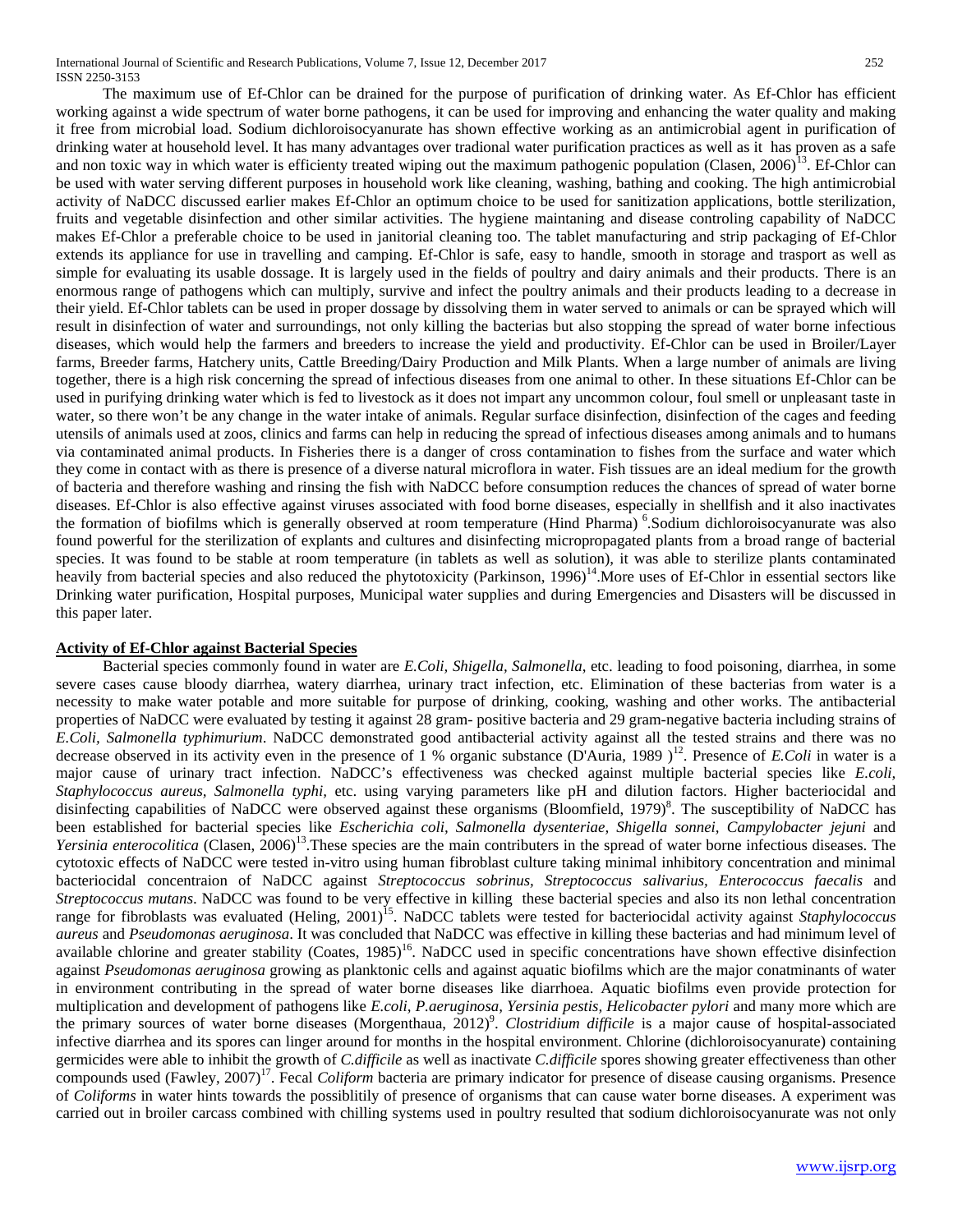effective against *Salmonella* and *Campylobacter* species but was also efficient in reducing Fecal *Coliform* count in the water samples (Whyte,  $2002$ )<sup>18</sup>.

### **Activity of Ef-Chlor against Protozoan Species**

 *Entameoba histolytica* is the highest prevailing protozoa in water causing amebiasis and amebic liver abscess. It is capable of causing multiple illnesses like dysentery, abdominal pain, bloody diarrhoea, severe colitis, etc. In severe cases, it may lead to anaemia due to excessive loss of blood. *Giardia lamblia* is the causative agent of Giardiasis that is a major diarrheal disease found throughout the world, largely spreading through contamination of raw water supplies. Cryptosporidiosis caused by infection from protozoan species of genus *Cryptosporidium* leads to a self-limited diarrheal illness in healthy individuals. Cryptosporidiosis causes prolonged and persistent diarrhoea chiefly in people with weak immune systems. Species of *Cyclospora* causes Cyclosporiasis and *Microsporidia* species cause Microsporidiasis. These both are responsible for intestinal infection and illness causing diarrhoea in immunocomprimised individuals. A study conducted to analyse the efficacy of NaDCC against these protozoan species revealed that all of these parasites were susceptible to NaDCC. It was stated that *E.histolytica* and *G.lamblia* were most susceptible by the action of NaDCC on them (El Zawawy, 2010)<sup>19</sup>.

### **Activity of Ef-Chlor against Virus Species**

 *Rotavirus* is a leading cause of diarrhea and dehydration worldwide extensively affecting the infants and the children. Severe and untreated attack from *Rotavirus* may lead to death because of dehydration. *Adenovirus* are capable of causing asymptomatic respiratory tract infection creating a damage in the tissues and cells of respiratory tract. *Calicivirus* species causes respiratory infection in cats and acute gastroenteritis in human beings. The lehal virus species like Hepatitis A causes inflammation of liver cells and Poliovirus (type 1) causes Polio (poliomyelitis), which can also spread through contamination of water. Susceptibility to hypochlorus acid formed on dissociation of NaDCC is seen in all the above mentioned virus species (D'Auria, 1989 )<sup>12</sup> (Block, 2001)<sup>20</sup>. Gastrointestinal infections (GI) is the most common spreaded infection in community and hospitals especially affecting the children below 5 years of age. GI mostly spread through *Rotavirus* and *Novovirus* species and causes diarrhea, cramps, nausea, vomiting and fever. Chlorine compounds can be used as surface decontaminants combined with appropriate cleaning procedures to reduce the risk of presence and spread of viral GI (Protano, 2008)<sup>21</sup>. Duck Hepatitis B Virus (DHBV) is the causative agent of Hepatitis B in ducks. NaDCC when used in a concentration dependent manner inactivates DHBV (Sofer, 2003)<sup>22</sup>. NaDCC when used in appropriate conentration kills Hepatitis viruses in about five minutes. It also destroys the surface antigen of type B Hepatitis virus and is said to shown better killing effects in acidic conditions (Sodium dichloroisocyanurate)<sup>23</sup>. Human Immunodeficiency Virus (HIV) is a Lentivirus (a subgroup of Retrovirus) that causes Acquired Immunodeficiency Syndrome (AIDS) which is a mortal disease. HIV is very sensitive to action from hypochlorites and thus specific concentrations of NaDCC can be used for disinfection of soiled surfaces, dirty surfaces and also for the decontamination of blood and body fluid spillages (Bloomfield,  $1990)^{24}$ . NaDCC granules (in adequate concentrations) when dissolved in water provide a much longer and stable supply of hypochlorous acid producing higher level of available chlorine that could effectively be used on spillages for inactivation of HIV viruses (Van Bueren,  $1995)^{25}$ .

### **Activity of Ef-Chlor against Fungal Species**

 Candidiasis is a fungal infection caused by yeasts from the genus *Candida.* Sodium dichloroisocyanurate was tested against 66 strains of fungi. It was able to kill *Candida* rapidly in non cultural conditions but the growth phase of yeast influenced its activity. NaDCC required a longer contact time than yeast to work against the mycelial form of *Aspergillus* and *Penicillium* (D'Auria, 1989)<sup>12</sup>. *Aspergillus* causes Aspergillosis resulting in acute and chronic lung infections whereas *Penicllium* produces mycotoxins which are a toxic contaminant. NaDCC represented a synergistic antifungal activity when it was combined with gamma irradiation in specific doses against *Penicillium expansum* on pear fruits (Jeong, 2015)<sup>26</sup>.

### **Microbial Testing of Ef-Chlor (3.5 mg) tablets.**

 For testing the effectiveness of Ef-Chlor, it's activity was visualised against 5 major species of bacteria responsible for causing water-borne diseases. Ef-Chlor tablets 3.5 mg that are meant for drinking water purification were used which demonstrate effective activity with 4 PPM of available chlorine when used for purifying 500 ml of water. Table 1 mentions the bacterial species on which the action of Ef-Chlor tablets was analyzed. These bacterial species were cultured using 2 types of water – Normal water and Ef-Chlor treated water and there  $3^{rd}$  dilution (10<sup>-3</sup>) was streaked on specific growth media. The plates were incubated at 37°C in incubators after streaking and then presence of bacterial colonies was checked after 12 hours and 24 hours of incubation. The reporting was done on the mentioned time periods for the media plates with normal bacterial culture and Ef-Chlor treated bacterial culture. Table 2 gives a detailed information on the Microbial testing done mentioning the media used and CFU count observed in the plates. Figure 1 to Figure 10 display the growth observed in normal bacterial culture and the Ef-Chlor treated bacterial culture of the 5 different bacterial species selected for analysis.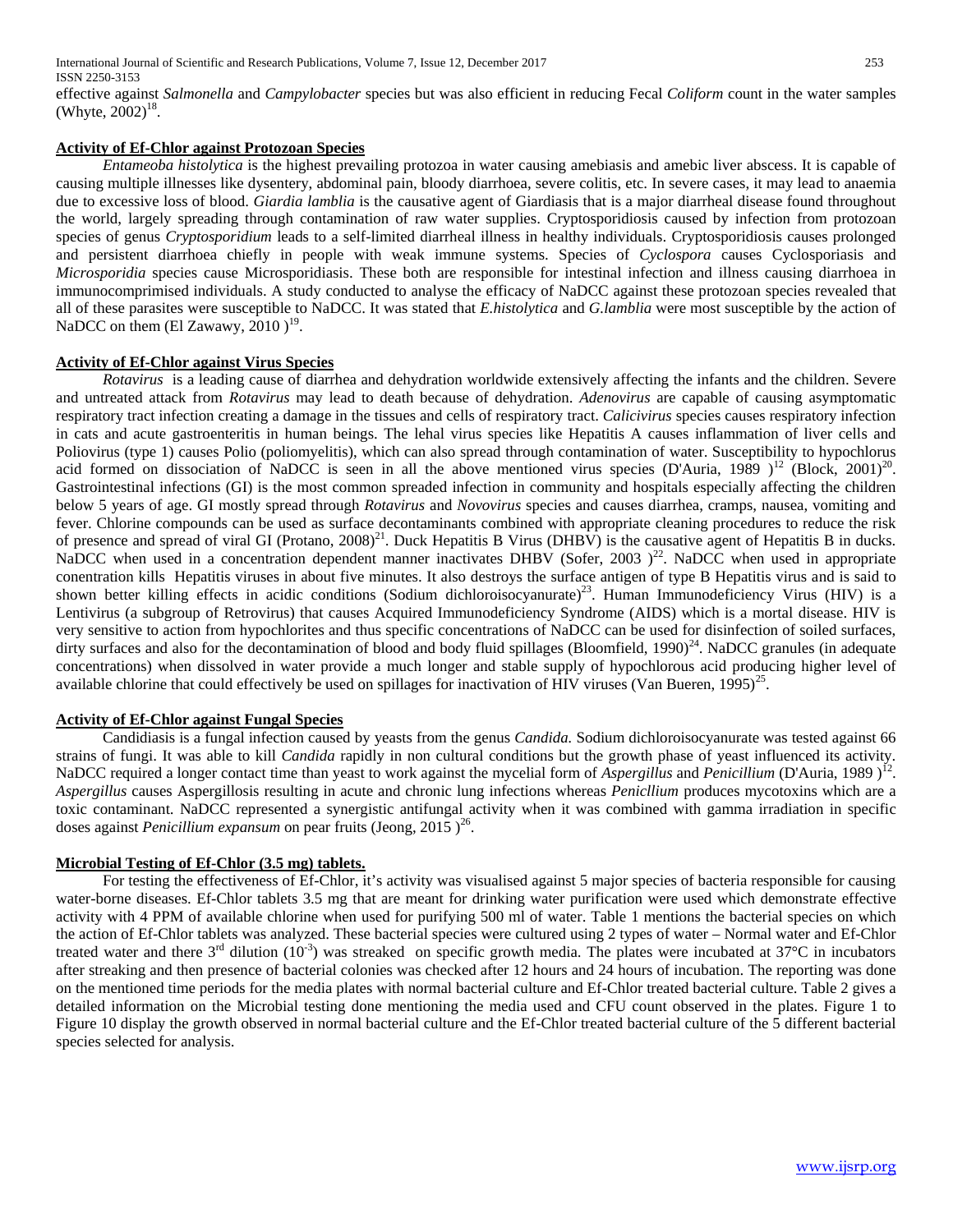| S.No.                    | Bacterial species analyzed       | Disease they can cause                                                                                                    |  |  |
|--------------------------|----------------------------------|---------------------------------------------------------------------------------------------------------------------------|--|--|
|                          | Escherichia coli (ATCC2065)      | Urinary Tract Infections (UTI), Diarrhea and bloody<br>diarrhea                                                           |  |  |
| $\mathcal{D}$            | Shigella flexneri (ATCC12022)    | Shigellosis (Stomach<br>diarrhea).<br>fever,<br>cramps,<br>Bacillary dysentery                                            |  |  |
| 3                        | Vibrio chlolerae (ATCC39315)     | Cholera (watery diarrhea, vomiting and dehydration)                                                                       |  |  |
| $\overline{4}$           | Salmonella typhi (ATCC6539)      | Typhoid fever ( headache, nausea, abdominal pain<br>andconstipation), sometimes associated with diarrhea<br>and vomiting. |  |  |
| $\overline{\phantom{0}}$ | Staphylococcus aureus (ATCC6538) | Skin infections, repiratory<br>tract infections,<br>food<br>poisoning and Bacteremia                                      |  |  |

# **Table 1:- The bacterial species on which action of Ef-Chlor was tested and the possible diseases that can be caused by them.**

# **Table 2–Microbial Testing Report of the selected 5 bacterial species on which Ef-Chlor's action was analyzed**

| <b>Parameters Observed</b>                                                        | Media<br><b>Normal</b><br>plates<br>with             | Media Plates with Ef-Chlor treated |  |  |  |
|-----------------------------------------------------------------------------------|------------------------------------------------------|------------------------------------|--|--|--|
|                                                                                   | <b>Bacterial Culture</b>                             | <b>Bacterial Culture</b>           |  |  |  |
|                                                                                   |                                                      |                                    |  |  |  |
|                                                                                   |                                                      |                                    |  |  |  |
|                                                                                   | 1.) Species analysed – Escherichia coli (ATCC 2065)  | Media used - MacConkey agar media  |  |  |  |
|                                                                                   |                                                      |                                    |  |  |  |
| Volume of media used                                                              | 20 ml.                                               | 20 ml.                             |  |  |  |
|                                                                                   |                                                      |                                    |  |  |  |
| Initial growth observed after                                                     | Growth observed                                      | Growth not observed                |  |  |  |
| 12 hours of incubation                                                            |                                                      |                                    |  |  |  |
| CFU count after 12 hours of<br>incubation                                         | $10\times10^{3}$                                     | Nil                                |  |  |  |
| CFU count after 24 hours of                                                       | $28 \times 10^3$                                     | Nil                                |  |  |  |
| incubation                                                                        |                                                      |                                    |  |  |  |
|                                                                                   |                                                      |                                    |  |  |  |
|                                                                                   | 2.) Species analysed - Shigella flexneri (ATCC12022) | Media used - XLD agar media        |  |  |  |
| Volume of media used                                                              | 20 ml.                                               | 20 ml.                             |  |  |  |
|                                                                                   |                                                      |                                    |  |  |  |
| Initial growth observed after                                                     | Growth observed                                      | Growth not observed                |  |  |  |
| 12 hours of incubation                                                            |                                                      |                                    |  |  |  |
| CFU count after 12 hours of                                                       | $12\times10^3$                                       | <b>Nil</b>                         |  |  |  |
| incubation<br>CFU count after 24 hours of                                         | $30 \times 10^3$                                     | Nil                                |  |  |  |
| incubation                                                                        |                                                      |                                    |  |  |  |
|                                                                                   |                                                      |                                    |  |  |  |
| 3.) Species analysed – Vibrio cholera (ATCC39315)<br>Media used - TCBS agar media |                                                      |                                    |  |  |  |
| Volume of media used                                                              | 20 ml.                                               | 20 ml.                             |  |  |  |
|                                                                                   |                                                      |                                    |  |  |  |
| Initial growth observed after                                                     | Growth observed                                      | Growth not observed                |  |  |  |
| 12 hours of incubation                                                            |                                                      |                                    |  |  |  |
| CFU count after 12 hours of                                                       | $12\times10^3$                                       | <b>Nil</b>                         |  |  |  |
| incubation                                                                        |                                                      |                                    |  |  |  |
| CFU count after 24 hours of                                                       | $30 \times 10^3$                                     | Nil                                |  |  |  |
| incubation                                                                        |                                                      |                                    |  |  |  |
| 4.) Species analysed – Salmonella typhi (ATCC6539)<br>Media used - XLD agar media |                                                      |                                    |  |  |  |
|                                                                                   |                                                      |                                    |  |  |  |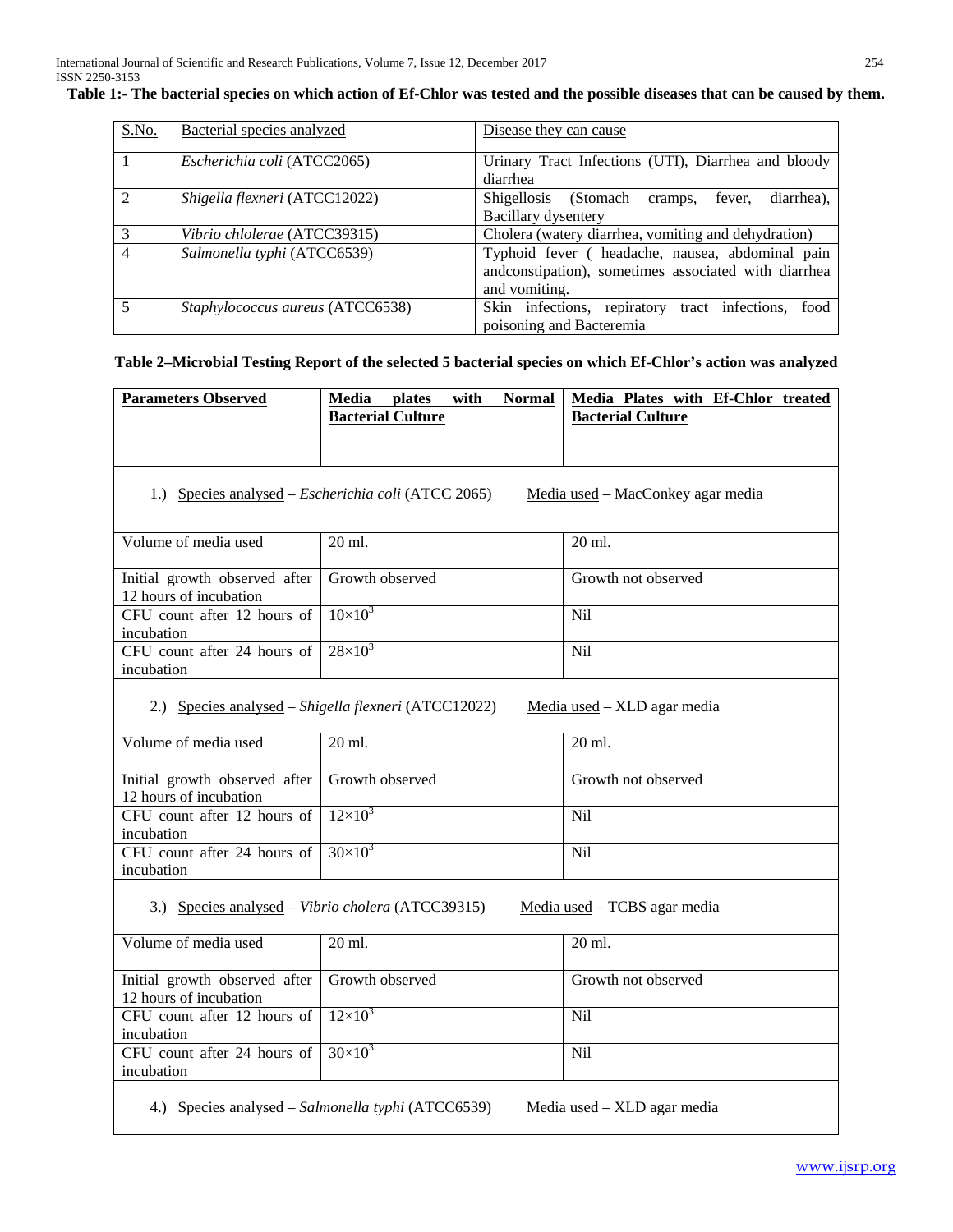| Volume of media used                                       | 20 ml. | 20 ml.              |
|------------------------------------------------------------|--------|---------------------|
|                                                            |        |                     |
| Initial growth observed after   Growth observed            |        | Growth not observed |
| 12 hours of incubation                                     |        |                     |
| CFU count after 12 hours of $ 7\times10^3$                 |        | <b>Nil</b>          |
| incubation                                                 |        |                     |
| CFU count after 24 hours of $\vert 16 \times 10^{3} \vert$ |        | Nil                 |
| incubation                                                 |        |                     |
|                                                            |        |                     |

# 5.) Species analysed - Staphylococcus aureus (ATCC6538) Media used - MSA media

| Volume of media used                            | 20 ml. | $20 \text{ ml}$ .   |
|-------------------------------------------------|--------|---------------------|
|                                                 |        |                     |
| Initial growth observed after   Growth observed |        | Growth not observed |
| 12 hours of incubation                          |        |                     |
| CFU count after 12 hours of $19\times10^{3}$    |        | <b>Nil</b>          |
| incubation                                      |        |                     |
| CFU count after 24 hours of $44 \times 10^3$    |        | <b>Nil</b>          |
| incubation                                      |        |                     |





**Figure 1:** *E.coli* media plate with normal Figure 2: *E.coli* media plate with Ef-Chlor treated bacterial culture after 24 hours of incubation bacterial culture after 24 hours of incubation **after 24 hours of incubation bacterial culture after 24 hours of incubation**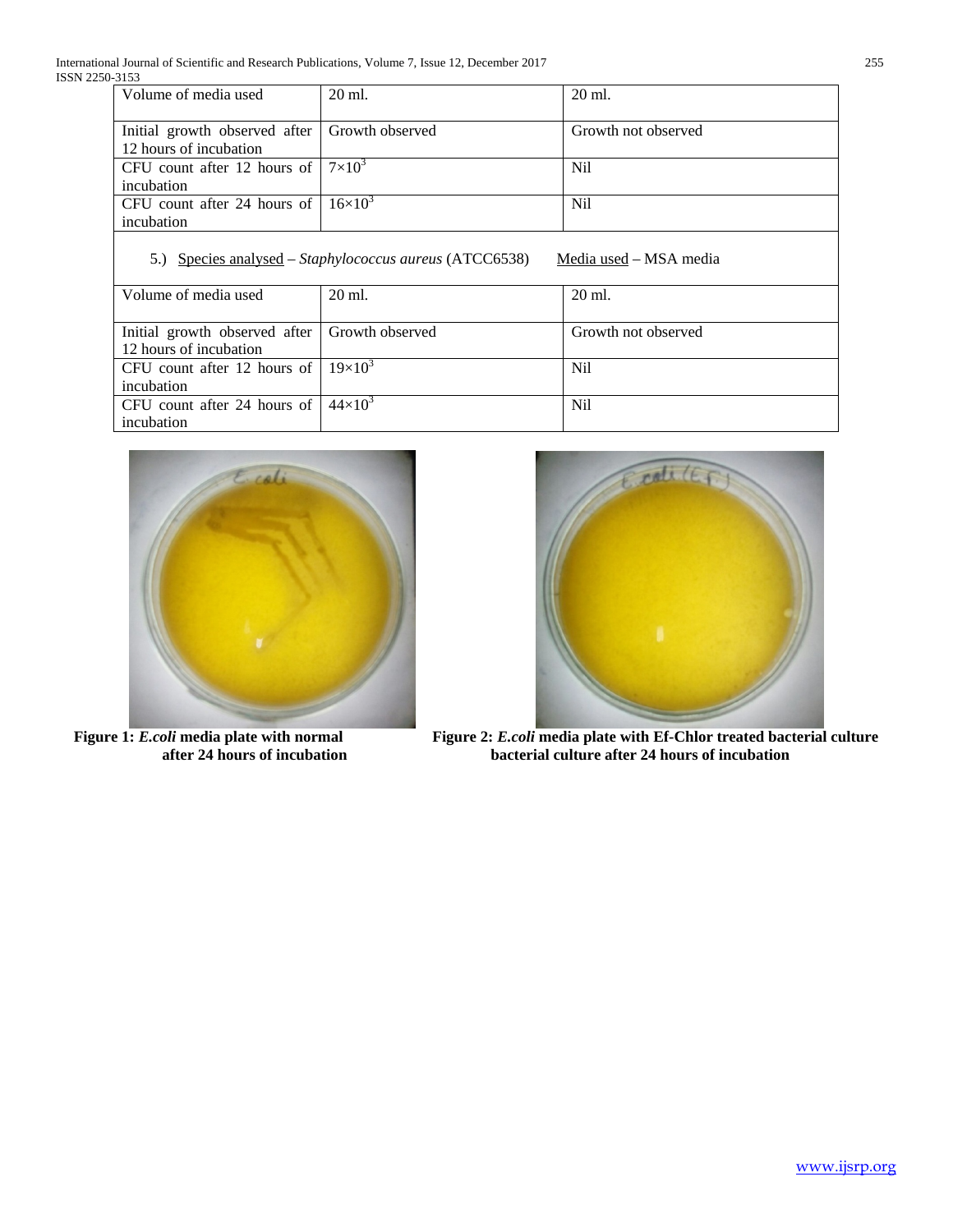





**Figure** 3: *Shigella* **media plate with normal Figure 4:** *Shigella* **media plate with Ef-Chlor treated bacterial <b>F**igure 4: *Shigella* media plate with Ef-Chlor treated bacterial **culture after 24 hours of incubation bacterial culture after 24 hours of incubation**



**Figure 5:** *Vibrio* media plate with normal Figure 6: *Vibrio* media plate with Ef-Chlor treated bacterial culture after 24 hours of incubation bacterial culture after 24 hours of Incubation bacterial culture after 24 hours of Incubation



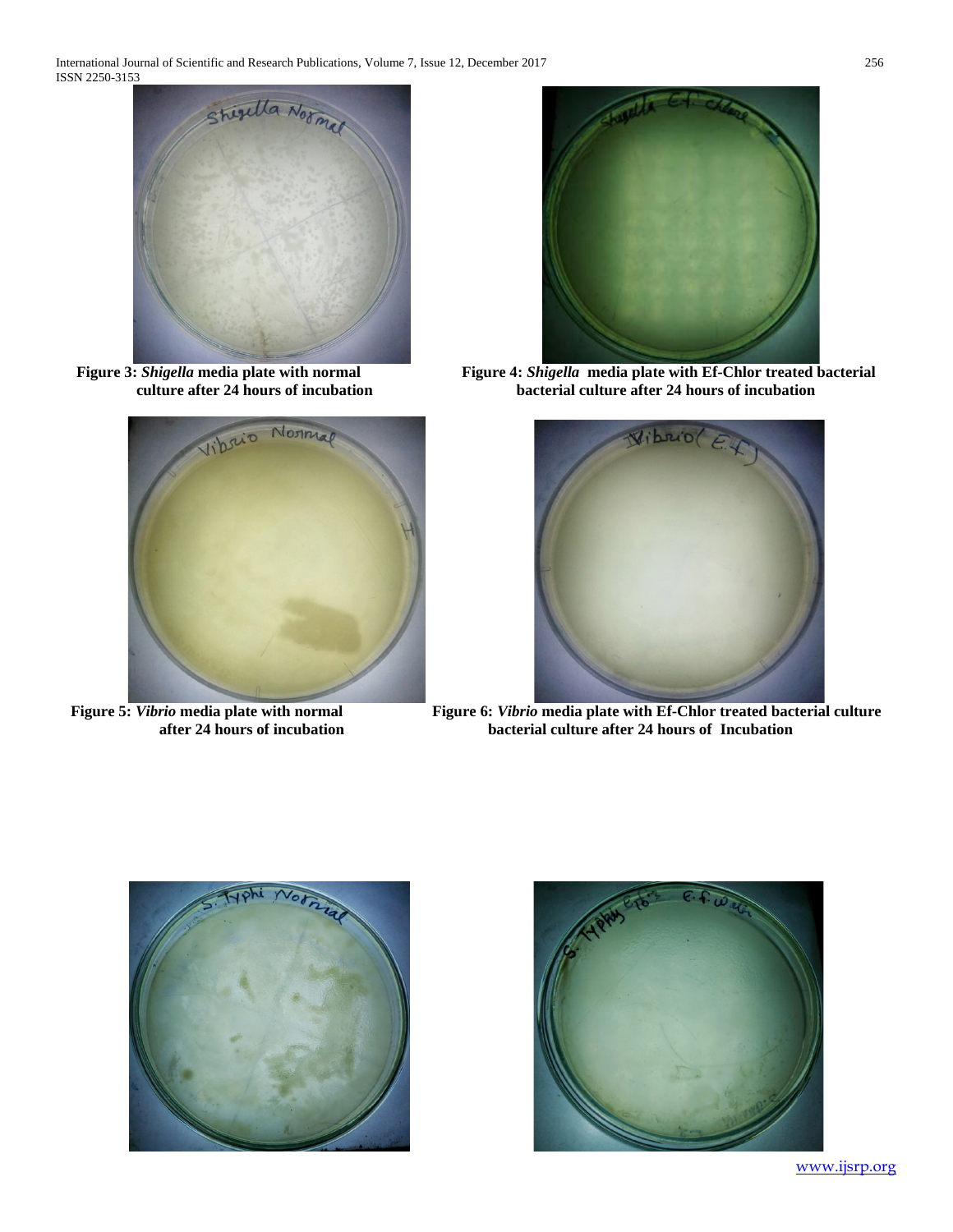

# **Use of Ef-Chlor for drinking water purification**

**Figure 7:** *S.typhi* **media plate with normal Figure 8:** *S.typhi* **media plate with Ef-Chlor treated bacterial culture after 24 hours of incubation bacterial culture after 24 hours of incubation**



 **Figure 9:** *S.aureus* **media plate with normal Figure 10:** *S. aureus* **media plate with Ef-Chlor treated bacterial culture after 24 hours of incubation bacterial culture after 24 hours of incubation**

 One of the vital and most important application of Ef-Chlor is its ability to purify water and make it fit for consumption. It is highly important to maintain good water quality to ensure there is no spread of conatmination and vulnerable diseases. Ef-Chlor can be a good choice for Household Water Treatment and Safe Storage (HWTS) as it removes contamination from the water making it free from any kind of pathogenic species. NaDCC releases hypochloric acid which reacts through oxidization killing microorganisms and thus purifying the water from any kind of microbial load. Also the excess chlorine that remains in water after its antimicrobial action is called free residual chlorine (FRC) which is the most effective form of chlorine (especially for viruses) and prevents recontaminatoin of water that has already been treated. Ef-Chlor tablets which contain NaDCC do not impart any foul odour, unpleasant taste or off-color to the water being treated and ensure that the water is safe to drink after 30 minutes once the tablet has been dissolved.

 NaDCC tablets are among the most preffered techniques for water purification. These tablets have newly developed applications in the HWTS sector. NaDCC effervescent tablets which have been used for emergency water purification since 30 years, have now evolved as an alternative to other products for HWTS purposes and for water purification and its disinfection. Many trials conducted have shown NaDCC as an effective product for treating drinking water. The distribution of specific size NaDCC tablets for drinking water treatment and other household purposes has taken a hike in recent times. Different researches have been done to prove efficacy of NaDCC in Kenya, Tanzania, Ghana, Bangladesh, etc. NaDCC tablets have been successful in disinfecting water by making it free from fecal coliforms which can cause water-borne diseases (Clasen,  $2009)^{27}$ . Many other trails have been done to test the antibacterial properties of NaDCC tablets in Orissa, Bangladesh to purify drinking water and slow down the spread of water-borne diseases like diarrhea. Among the many companies manufacturing NaDCC tablets, Hind Pharma, India is World's largest manufacturer of NaDCC tablets supplying its product called "Ef-Chlor" to over 40 different countries.

# **Use of Ef-Chlor for disinfection purposes in Hospitals**

 Ef-Chlor can be used as a hospital disinfectant as it contains NaDCC which has high microbial killing abilities. Ef-Chlor can be dissolved in water used for cleaning of floors, mopping, cleaning instruments or apparatus and also in the water that is used for washing hands and bathing purposes. Transmission of diseases can easily occur in hospital surroundings and can lead to spread of fatal and viral diseases. Ef-Chlor can be used to reduce the risk of spread of diseases in hospital environment by showing its action on different pathogens prevalent at that time. The spread of viral diseases can occur from blood spillages if not disinfected properly. Thus NaDCC could be used on blood spillages to stop the spread of diseases via them. A survey indiacted NaDCC was able to perform a critical disinfection of Hepatits B and other viruses propably to be present in blood spillages and thus it is more reliable (Ching, 1989)<sup>28</sup>. Unbuffered NaDCC offered highly effective disinfection for hospital environment showing strong action on vegetative bacterias too (Bloomfield, 1985)<sup>29</sup>. There is also a possibility of using NaDCC as a root canal irrigation solution which could be applied in root canal within 1 week after dilution as it has shown antimicrobial effectiveness against *E.faecalis* (Hye-Jeong Kim,  $2007)^{30}$ .

# **Use of Ef-Chlor during Emergencies and Disasters**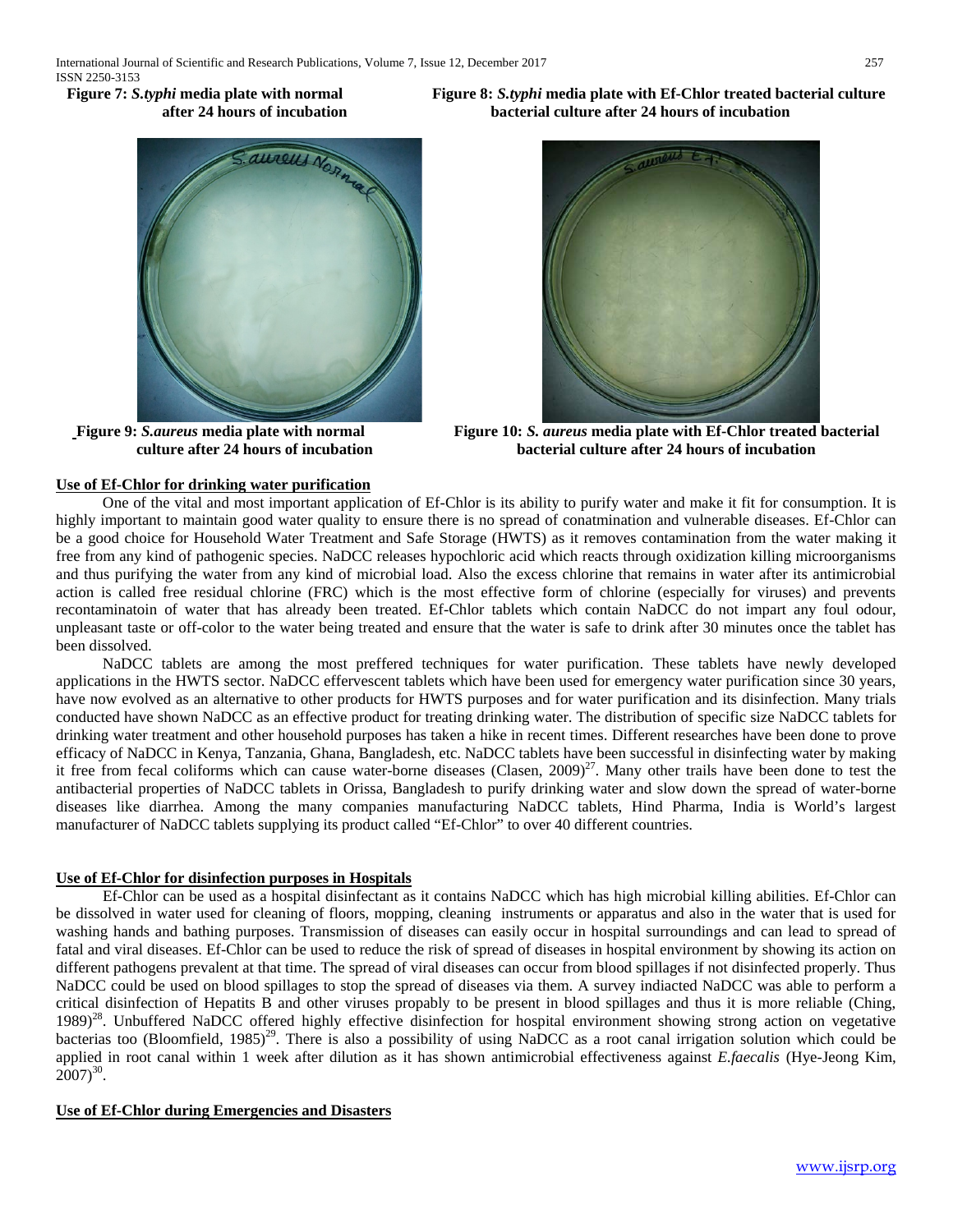During the time of an emergency or a disaster, there is an arising need for a water treatment process. Ef-Chlor acting as a water purifier as well as a disinfectant can be used in such situations. NaDCC has a history of being widely used in emergencies as it offers better advantages over other products on the grounds of stability, safety, low capital investment and convenience in packaging and transport. NaDCC might be preferred chlorination technique because of its easy and convenient handling properties that allows its rapid deployment in the regions of acute emergencies  $($ Loo,  $2012)$ <sup>31</sup>.

# **Advantages of Ef-Chlor tablets (NaDCC tablets) compared to other compounds**

 Various advantages of Ef-Chlor in comparison with other compounds commonly used for disinfection purposes are given in Table 3.

| <b>Parameters</b>                                | <b>Sodium</b><br>Dichloroiso-<br>cyanurate<br>[Ef-Chlor<br>tablets] | Calcium<br>hypochlorite<br>(Bleach)<br>[Ca(CIO) <sub>2</sub> ] | <b>Chlorine Gas</b><br>[Cl <sub>2</sub> ]        | Sodium<br><b>Hypochlorite</b><br>[NaOCl]                  | <b>Halazone</b><br>$[C_7H_5Cl_2NO_4S]$    |
|--------------------------------------------------|---------------------------------------------------------------------|----------------------------------------------------------------|--------------------------------------------------|-----------------------------------------------------------|-------------------------------------------|
| Category                                         | Chloramines                                                         | Chlorinated<br>Compound                                        | Chlorinated<br>Compound                          | Chlorinated<br>Compound                                   | Chlorinated<br>Compound                   |
| Available<br>Chlorine                            | 60%                                                                 | $>65\%$                                                        | 100% Active<br>12.5% (HOCl)                      | 20%                                                       | 50%                                       |
| Stability<br>in<br><b>Water</b>                  | 48 hours                                                            | 2-4 hours                                                      | hours,<br>Low<br>2<br>Hydrolysis<br>constant     | $\overline{2}$<br>hours,<br>Low<br>Hydrolysis<br>constant | 12 hours                                  |
| Hazards                                          | Very Safe                                                           | Hazardous                                                      | Very Hazardous                                   | Heavy<br>Dusting<br>Liquid                                | Safe                                      |
| Taste of Water                                   | N <sub>o</sub><br>Significant<br>change                             | Significant<br><b>No</b><br>change                             | <b>Chlorine Gas</b>                              | Alkaline                                                  | Significant<br>No<br>change               |
| Odour                                            | No Significant<br>change                                            | <b>Strong Chlorine</b><br>odour                                | <b>Chlorine Gas</b>                              | Chlorine odour                                            | Significant<br><b>No</b><br>change        |
| Shelf-life                                       | 3 years                                                             | 3 months $-6$<br>months                                        | 1 year                                           | 20-30 days                                                | 2 years                                   |
| Environment                                      | Eco-Friendly                                                        | Hazardous                                                      | Toxic                                            | Eco-Friendly                                              | Eco-Friendly                              |
| Formulation<br>type<br>(Effervescent<br>Tablets) | Effervescent<br>Tablets                                             | Granules<br>and<br><b>Tablets</b>                              | Cannot<br>form<br>Effervescent<br><b>Tablets</b> | Cannot<br>form<br>Effervescent<br>Tablets                 | Cannot<br>form<br>Effervescent<br>Tablets |
| Handling                                         | Easy                                                                | Easy but store<br>in dry place                                 | Weight<br>Heavy<br>Cylinders                     | Problem in High<br>Volume<br>Transportation               | Easy                                      |

|  | Table 3 – Advantages of Ef-Chlor over all other commonly used Disinfectants. |
|--|------------------------------------------------------------------------------|
|  |                                                                              |

# **Advantages of Ef-Chlor over boiling water as a purification technique**

 Boiling is one of the oldest and most used method for treating water to make it suitable for consumption. Though it has high effectiveness, it has many disadvantages too. It turns out to be costly due to large fuel consumption. Use of firewood leads to deforestation when boiling water procedure is being performed for household use. It is a time consuming method and does not remove turbidity, chemicals, unpleasant taste and smell from the water. Also water needs to be cooled down after boiling so that it can be used for drinking purposes (Shrestha)<sup>32</sup>. There have been multiple issues arising related to drinking water quality and tap water quality as well as safety concerns of drinking bottled water. The people are not sure that how safe is the available water for drinking. An article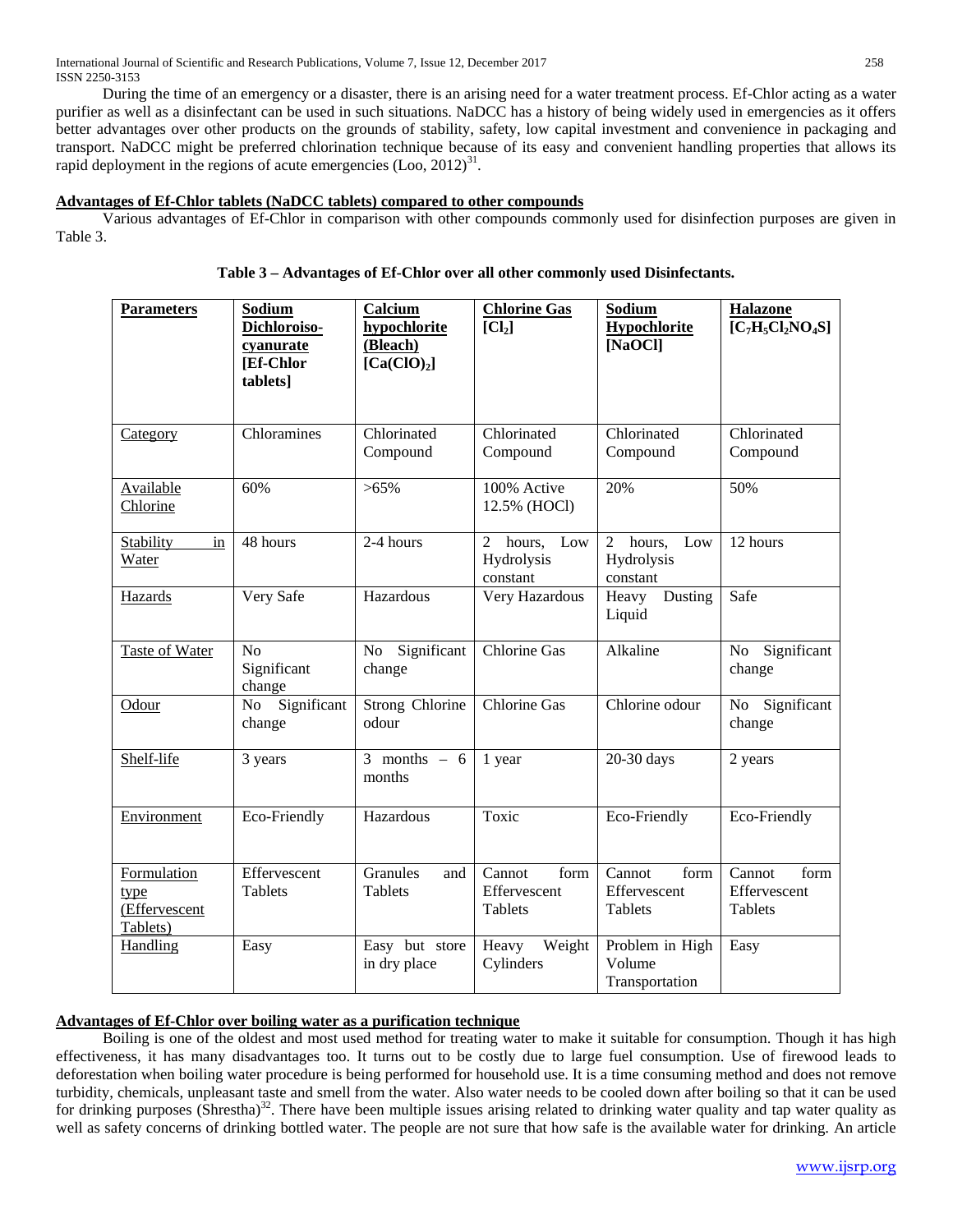published on September 7, 2014 by Gulf News informed that more than 10,000 illegal packaged water-bottling units are operating in Delhi using the labels of 64 licensed manufacturers risking the health of all the people consuming bottled water. It was also stated in the article that while licensed plant sold 10,000 bottles per day, unlicensed bottling plants were selling about 30,000-40,000 bottles everyday (Gulf News India, 2014)<sup>33</sup>. Instances like this scare the people drinking bottled water and raise a suspicion concerning the safety of drinking water. Ef-Chlor is a very safe product that can be used for purification of drinking water. It should be dissolved in bottled water 30 minutes prior to its consumption, which would ensure that the water being consumed is free from any kind of disease causing microbe. This purification technique can be an additional safety check on drinking water. While travelling it is certainly not possible to boil drinking water before use. Therefore, for travelling purposes Ef-Chlor tablets can be utilised to provide on spot, assured and relatively fast purification and disinfection of water to before consumption.

# **Hind Pharma – Manufacturer of Ef-Chlor**

 Hind Pharma is World's no. 1 manufacturer of water purification NaDCC tablets sold by the name of Ef-Chlor. Established in 1977, now with an experience of 40 years Hind Pharma's manufactured water purification tablets – "Ef-Chlor" is no. 1 brand of India available in 18 different sizes. Hind Pharma is currently exporting its water purification and disinfectant products to more than 40 countries and is making a big impact in the global markets. Ef-Chlor tablets are manufactured in different sizes providing varying amount of available chlorine to treat small to large ranging volumes of water. These different ranges helps in accuracy of dosage and ensures easy, simple and smooth working for users. Its packaging is mostly done in strips that makes it easy for transportation and storage. Detailed information on different ranges of Ef-Chlor are mentioned in Table 4 taken from official website of Hind Pharma. The instructions of using Ef-Chlor for emergency conditions with clouded water and for clear and household drinking water is printed on the back of every mono carton in which tablet strips are packed. Major cautions and storage conditions are also mentioned beside instructions for use for user's safety. Both Manufacture (Mfg.) and Expiry (Exp.) dates are printed on the mono cartons as well as on individual strips present in it to ensure that the product is used under its mentioned duration. More information on applications and advantages of Ef-Chlor are mentioned in the Ef-Chlor selection under the Products tab of Hind Pharma's official website. Hind Pharma has received several certifications for its marvellous service provided by putting efforts towards improving water quality and making it cleaner and healthier. Hind Pharma has been awarded many certificates from Food and Drug Administration (FDA) that includes Drug Licence certificate, Good Manufacturing Practices (GMP) certificate, Good Laboratory Practices (GLP) certificate and Free Sale Certificate (FSC). The company has also been ISO 9001:2008 certified by Intertek Certification Limited, United Kingdom. All the above-mentioned certificates can be viewed under the company info tab present in the Hind Pharma's website. All these certification act as a token of guarantee assuring that Ef-Chlor tablets are produced and packed in sterile conditions and are totally safe for purification, sterilization and disinfection purposes.

| <b>Range of Ef-Chlor</b>     |                              |                                  |                                     |
|------------------------------|------------------------------|----------------------------------|-------------------------------------|
| Name of Product              | <b>Available</b><br>Chlorine | Volume of Water to<br>be treated | Packing                             |
| $Ef$ -Chlor $3.5 \text{ mg}$ | $2 \text{ mg}$               | 1 litre                          | $10 \times 10 / 10 \times 5$ Strips |
| $Ef-Chlor 8.5 mg$            | $5 \text{ mg}$               | 1-2 litres                       | $10 \times 10$ Strips               |
| $Ef-Chlor$ 17 mg             | $10 \text{ mg}$              | 4-5 litres                       | $10 \times 10$ Strips               |
| $Ef-Chlor$ 33 mg             | $20 \text{ mg}$              | 8 litres                         | $10 \times 10$ Strips               |
| $Ef-Chlor 67 mg$             | $40 \text{ mg}$              | $10-12$ litres                   | $10 \times 10$ Strips               |
| $Ef$ -Chlor 75 mg            | $45 \text{ mg}$              | 20 litres                        | $10 \times 10$ Strips               |
| $Ef$ -Chlor 167 mg           | $100 \text{ mg}$             | $25-30$ litres                   | $10 \times 10$ Strips               |
| Ef-Chlor 400 mg              | 240 mg                       | 50-80 litres                     | 8 x 8 Strips                        |
| $Ef$ -Chlor 500 mg           | $300$ mg                     | 100-120 litres                   | 8 x 8 Strips                        |
| $Ef-Chlor$ 1.67 gm           | $1000$ mg                    | 500 litres                       | 50 Tablets Jar                      |
| $Ef-Chlor 2.75 gm$           | $1500$ mg                    | 750 litres                       | 200 Tablets Jar                     |
| $Ef-Chlor$ 3.5 gm            | $2100$ mg                    | 1000 litres                      | 142 Tablets Jar                     |
| Ef-Chlor 4 gm                | $2400$ mg                    | 1000-1200 litres                 | 20 Tablets Jar                      |

# **Table 4 – Range of Ef-Chlor**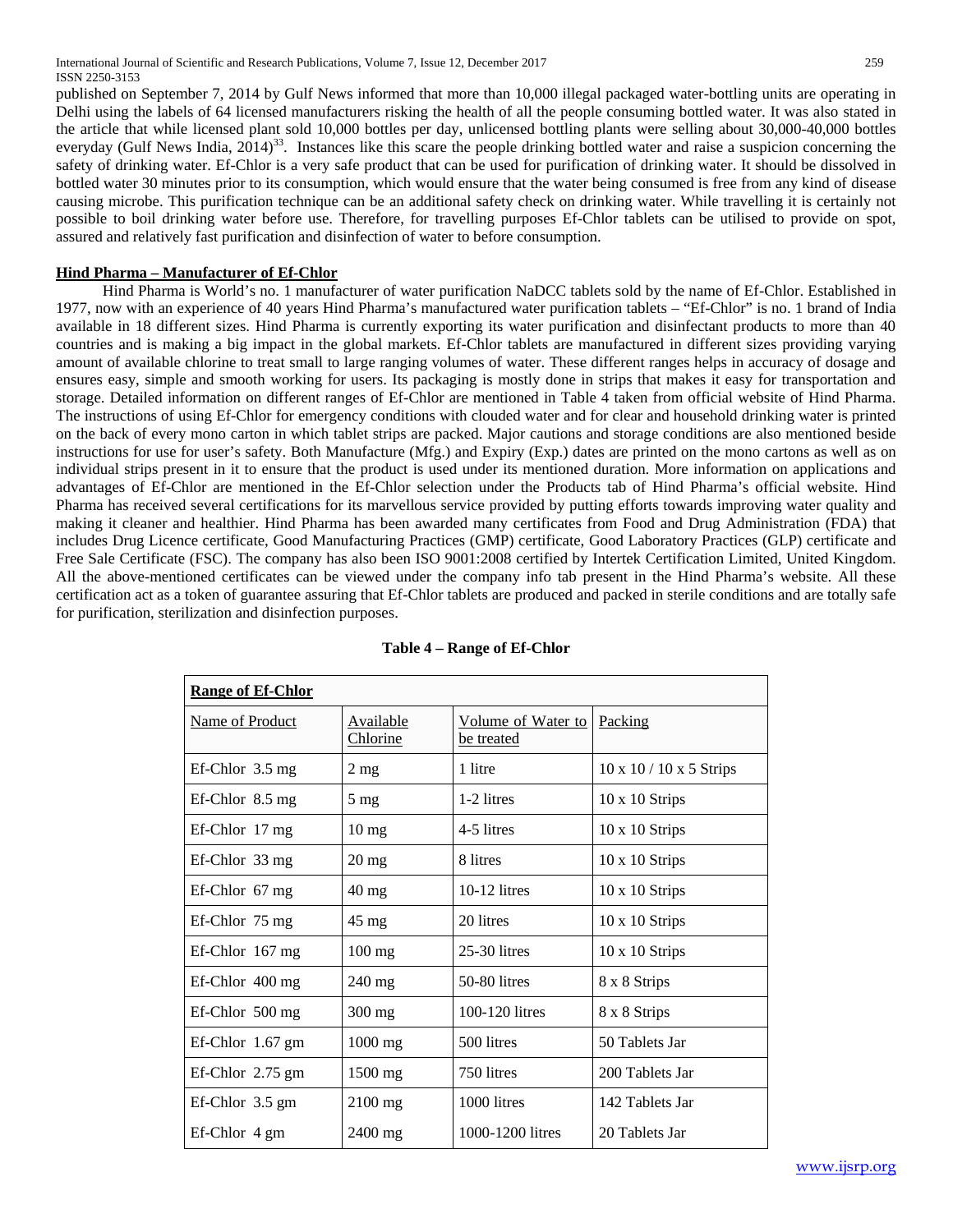| Ef-Chlor 8.68 gm  | $5,000 \text{ mg}$ | 2500 litres  | 50 Tablets Jar |
|-------------------|--------------------|--------------|----------------|
| Ef-Chlor 15 gm    | $9,000$ mg         | 4500 litres  | 50 Tablets Jar |
| Ef-Chlor 200 gm   | $1,20,000$ mg      | 50000 litres | 5 Tablets Jar  |
| Ef-Chlor granules | 60 %               | 50000 litres | 1 kg Jar       |

#### II. CONCLUSION

 Using Ef-Chlor (NaDCC) tablets is an effective and fast way to purify water. The results obtained from microbial testing of these tablets prove that they are remarkably effective against harmful water borne disease-causing pathogens. The researches performed in the past and their results obtained do match with our currently performed experiment's results supporting that Ef-Chlor (NaDCC) is a powerful antimicrobial disinfectant. The data compiled from different researches and studies suggest that NaDCC is safer, non-toxic, stable and efficient in working compared to any other compound used for the purpose of drinking water purification, water disinfection and sterilization. Ef-Chlor tablets can be used as a multipurpose disinfectant and are more stable formulation having a higher shelf life compared to other chlorinated products. There are various fields where Ef-Chlor can be effectively applicable in improving the water quality and making it fit for consumption and other works. The wide range of Ef-Chlor manufactured that contains optimum amount of chlorine, which can be used for treating specific volume of water helps in eliminating the dosage problems. Thus, use of Ef-Chlor (NaDCC) tablets for water purification and general disinfection could prosper in making a healthy society by eliminating the risk of diseases spreading via contaminated water.

#### ACKNOWLEDGMENT

 This research was fully funded and supported by Hind Pharma, Bhopal, M.P., India. We thank our colleagues of the company who provided with knowledge, insight and expertise that greatly assisted our research.

We would also like to thank Center for Microbiology & Biotechnology Research & Training Institute (CMBT) for assistance with Microbial Testing of Ef-Chlor tablets that greatly improved the quality of paper.

#### **REFERENCES**

- [1] Chabba Ajay Pal Singh, *Water-Borne Diseases in India*. Retrieved from RESET- Smart approaches to Sustainability, (31-05-2013) : <https://en.reset.org/blog/water-borne-diseases-india>
- [2] Kosek Margaret, Guerrant L. Richard, Bern Caryn. (2003). The global burden of diarrhoeal disease, as estimated from studies published between 1992 and 2000. *Bulletin of the World Health Organization*. 81(3), 197-204.
- [3] Berman J. *WHO: Waterborne Disease is World's Leading Killer*. Retrieved from VOA News, (2009, October 29).: [https://www.voanews.com/a/a-13-2005-03-17](https://www.voanews.com/a/a-13-2005-03-17-voa34-67381152/274768.html) [voa34-67381152/274768.html](https://www.voanews.com/a/a-13-2005-03-17-voa34-67381152/274768.html)
- [4] Yang Kun, LeJeune Jeffrey, Alsdorf Doug, Lu Bo, Shum C. K., Liang Song. (2012). Global Distribution of Outbreaks of Water-Associated Infectious Diseases. *PLoS Neglected Tropical Diseases*. 6(2):e1483. doi:10.1371/journal.pntd.0001483.
- [5] Mudur G. (2003). India's burden of waterborne diseases is underestimated. *BMJ : British Medical Journal*. 326 (7402):1284. doi: 10.1136/bmj.326.7402.1284
- [6] Hind Pharma. Water Purification Tablets[: http://www.hindpharma.com/water\\_purification\\_tablets.html](http://www.hindpharma.com/water_purification_tablets.html)
- [7] Kuznesof P. M. ( 2004 ). Sodium Dichloroisocyanurate (NaDCC anhydrous and dihydrate). *Chemical and Technical Assessment 61st JECFA FAO* .
- [8] Bloomfield Sally F., Miles Gwynedd A. (1979). The Antibacterial Properties of Sodium Dichloroisocyanurate and Sodium Hypochlorite Formulations. *Journal of Applied Bacteriology*, 46, 65-73.
- [9] Morgenthau Ari , Nicolae Alexandru M., Andrew E. Laursen , Daniel A. Foucher , Gideon M. Wolfaardt & Martina Hausner (2012). Assessment of the working range and effect of sodium dichloroisocyanurate on Pseudomonas aeruginosa biofilms and planktonic cells, Biofouling: *The Journal of Bioadhesion and Biofilm Research*. 28:1, 111-120.
- [10] World Health Organization . (2004). *Guidelines for Drinking-water Quality, Third Edition, Volume 1 .* Geneva: WHO.
- [11] Hammond Bruce G., Steve J. Barbee, Takeshi Inoue , Norihisa Ishida, George J. Levinskas, Michel W.Stevens, Allen G. Wheeler and Tito Cascieri (1986). A Review of Toxicology Studies on Cyanurate and its Chlorinated Derivatives. *Environmental Health Perspectives* , Vol. 69, pp. 287-292.
- [12] D'Auria, F.D., Simonetti, G., Strippoli, V., 1989. Antimicrobial activity exerted by sodium dichloroisocyanurate. Ann. Ig. 1 (6), 1445–58.
- [13] Clasen Thomas, Paul Edmondson. (2006). Sodium dichloroisocyanurate (NaDCC) tablets as an alternative to sodium hypochlorite for the routine treatment of drinking water at the household level. *International Journal of Hygiene and Environmental Health* , 209, 173-181.
- [14] Parkinson M., M. Prendergast & A.J. Sayegh. (1996). Sterilisation of explants and cultures with sodium dichloroisocyanurate. *Plant Growth Regulation* , 20, 61– 66. doi: https://doi.org/10.1007/BF00024060
- [15]
- [16] Heling I., Rotstein I., Dinur T., Szwec-Levine Y. and Steinberg D. (2001). Bactericidal and Cytotoxic Effects of Sodium Hypochlorite and Sodium Dichloroisocyanurate Solutions In Vitro. *Journal of Endodontics* , VOL. 27, NO. 4, APRIL 2001.
- [17] Coates D. (1985). A comparison of sodium hypochlorite and sodium dichloroisocyanurate products . *Journal of Hospital Infection* (1985), 6, 31-40.
- [18] Fawley Warren N., Sarah Underwood, Jane Freeman, Simon D. Baines, Katie Saxton, Keith Stephenson, Robert C. Owens, Mark H. Wilcox. (2007). Efficacy of Hospital Cleaning Agents and Germicides Against Epidemic *Clostridium difficile* Strains. *Infection control and hospital epidemiology* , vol. 28, no. 8.